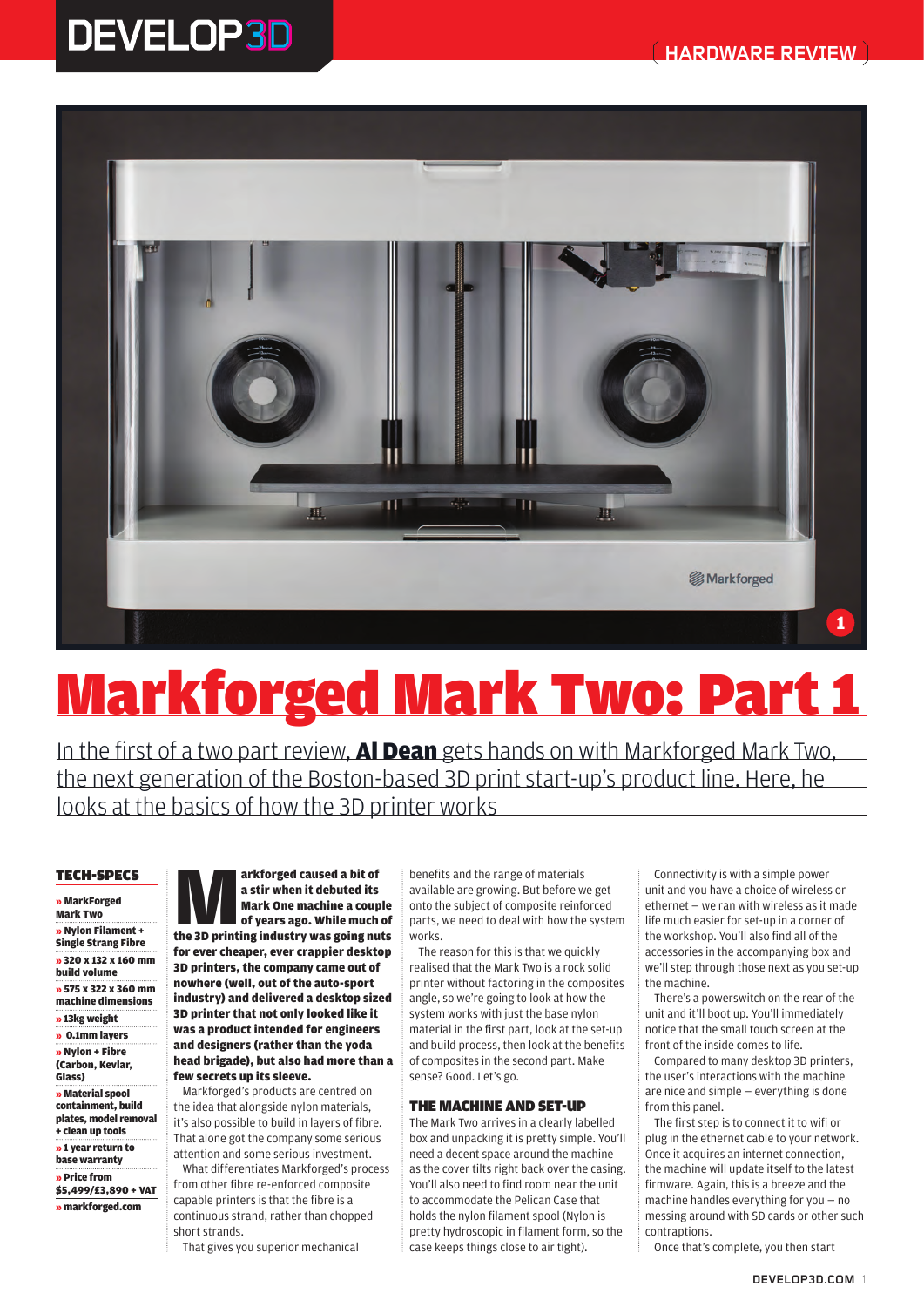

### **A** With it's

aluminium casing, the MarkForged certainly looks more the part in a design or engineering office than most 3D printers at the desktop level

●2 Markforged Eiger's 3D view showing one of our test parts on the machine bed. Global settings are adapted here

**A** If you want to optimise the internal structure of the part, you switch to the internal view. This allows wall, floor and roof layers, as well as internal fills to be adapted on a layer by layer basis

to set-up the machine. As you'll discover, the system guides you through the whole process, whether that's feeding the filaments through the machine's casing (again, pretty simple) as well as adding in the build platform and levelling it.

Bed levelling is something that's worth paying a lot of attention to. The build plates are solid aluminium billet with a special coating to help adherence of the model. Getting this dialled in is critical to efficient model building.

Unlike some FDM machines, the Mark Two uses a three point magnetic location mechanism to hold the build plate in place. Adjustment is carried out using thumb screws beneath each of these locators. The system guides you through the process and using these on-board prompts along with the shims/feeler gauges, it's done in minutes.

Depending on the material you're building with, you'll need to level the bed against the nylon nozzle, then the fibre nozzle. There is a little fine tuning involved, but once done,

you'll have it dialled in and ready.

It's worth noting that bed levelling isn't required for every build. MarkForged recommend that if you're building with fibre, you need to level the bed every couple of jobs, but if you're just running with nylon, then it should remain pretty consistent for 10 or so job — and our experiences back that up.

3

Last step before you start your first print job is to coat the build platform with the supplied glue. If you're looking to invest in this machine, you might want to track down some of this stuff as it's quite hard to come by in the UK — Elmer's Invisible Glue.

This helps the model stick to the platform and gets you a solid result, so it's worth the effort.

## **MARKFORGED'S SECRET SAUCE**

Now that the machine is ready, you're then ready to start doing the set-up work on your first build job. Unlike some older generation 3D printers, Markforged machines use a cloud-based pre processing and job

## 44

**The interface is clean and shows you the part and a reference for platform size. Here, you can rotate, scale and arrange your part**  99

management system (If you take on the Enterprise bundle, this is also available for non-networked environments). You securely log-in to the system and pair it with your printer (it's capable of handling multiple machines).

What you're presented with is a clean environment where you can set-up each part you want to build as well as print jobs (which is a platform that contains multiple parts). To begin, you upload your STL data to the sytem.

As you'll see in Figure 2, the interface is clean and shows you the part and a reference for platform size. Here, you can rotate, scale and arrange your part. You also have the ability to define the global parameters of the parts.

As default, the Eiger has a good set of parameters set-up for the number of wall layers, the infill density and style (there's a couple of options in terms of geometry) and top and bottom layers.

While those defaults are excellent, it's also possible to expand the options and dive into the global details. This allows you to add more strength to the outer skin of the part or to vary the infill density.

If you then want to dive into the options further, you can also then switch to the "Internal" view. This gives you full control over what's happening inside your build. While this is predominantly aimed at the lay out of fibre content (and we'll cover this in the second part), it can also prove useful with pure Nylon parts without fibre content.

One excellent example is being able to pause the build process at a specific layer. Why might you want to do that? The answer is pretty simple. As the Mark Two is a nicely sealed unit and the mechanics of the system mean that the build tray removal and subsequent relocation is both consistent and accurate, you can pause the build at a specific time and add additional parts to the build.

For instance, there's the ability to add in fasteners, such as brass inserts, into the part, then have it complete the build. The set-up for this is a case of making sure you plan where the fastening features are going in your 3D model, then ensuring that you leave enough room to fix those fasteners in place.

The trick here is to get it dialled in, make sure that you can add the parts you want in and that the top of them remains flush with the top of the partial complete build. Otherwise you'll end up with a machine crash as the nozzle catches it.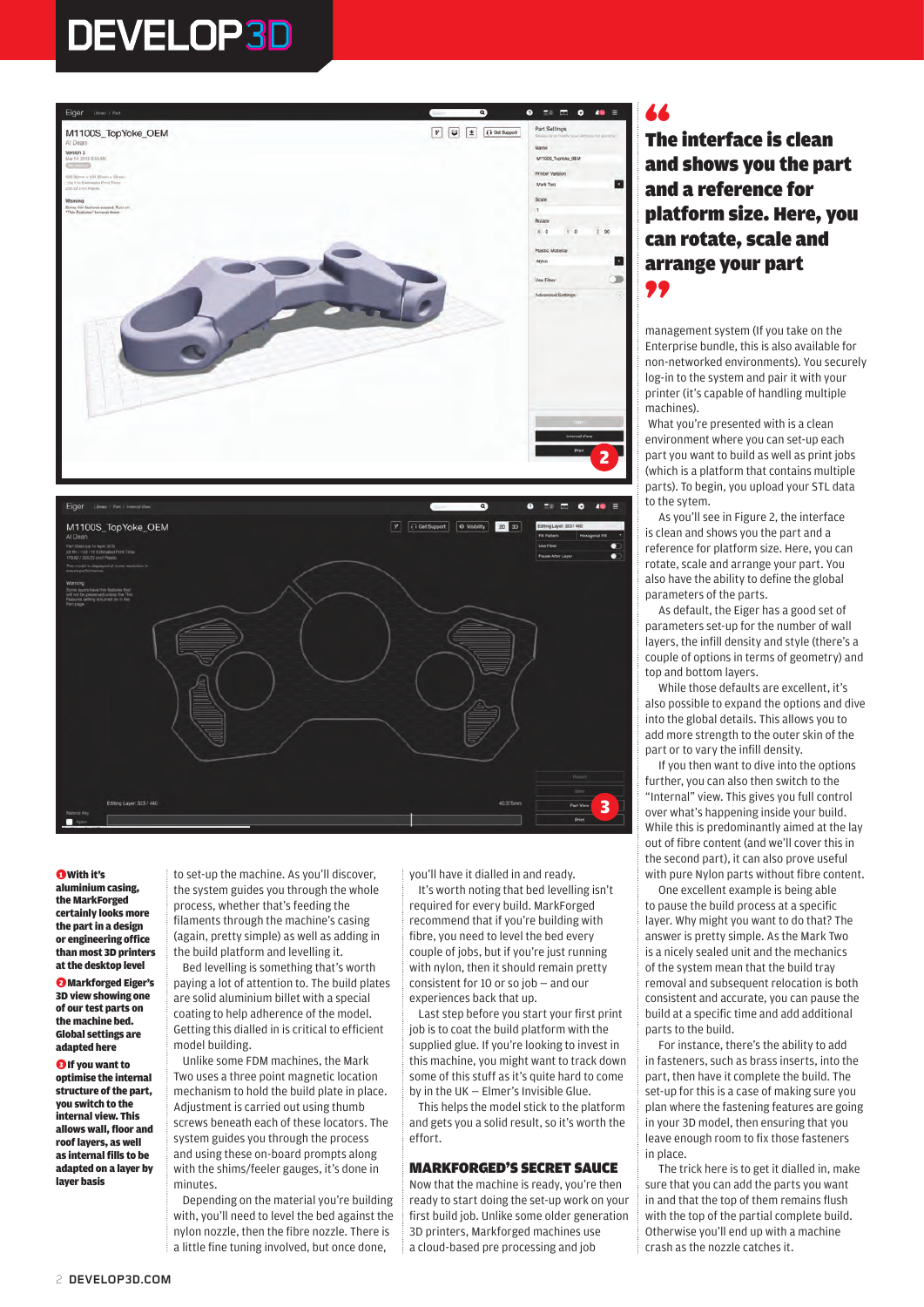

If you get that right, you start the build, have the machine pause where you need it to, remove the build plate from the machine, add your hardware, then snap it back into place and complete the job.

While fasteners, bearings and location hardware are the obvious uses, there's the potential for much more here.

With the rise of greater use of sensors,

these could also be factored into the build, so the part comes off the machine ready to go. Yes, it'll take some testing and experimentation, but it's entirely possible.

## **POST PROCESSING**

As with all single material build machines, MarkForged's machine needs some attention when it comes to post processing parts. The parts are, unless you're lucky, going to have some form of support structure in placement, so they'll need to be removed manually. But if you're clever in your placement and orientation, this can be reduced to a minimum.

In terms of getting the parts off the plate, it's simple and you're given all the hardware you need. The build plate will

**O** Our largest test part — a triple tree yoke bracket — a two day build that came out exactly as required

## MARKFORGED MARK TWO: BASIC 3D PRINT SET-UP PROCESS



**O** Log into Eiger.io, upload the STL file and define the key overall parameters for the build process; these include fill density and style, roof/floor/wall layer coun.



**O** The machine will then kick into life. It'll download the build file, preheat the machine and fibre, then start. This can all be monitored on the machine or remotely



●2 Switch to the Internal View mode and inspect the internal build details of the part to ensure it'll perform as you require — fill can be varied on a layer by layer basis.



●5 An hour or so later, your part is ready. You'll get notifications to tell you and then the machine will cool down and your part will be ready to be removed



●3 Next step is to add either add the job to the queue or to start the build process. Once your build plate is prepped (with a coating of the magic purple glue) you can start



O Once your part is cooled, it's pretty trivial to remove the component from the build platform, do a little finishing up and it's ready for whatever you intended it for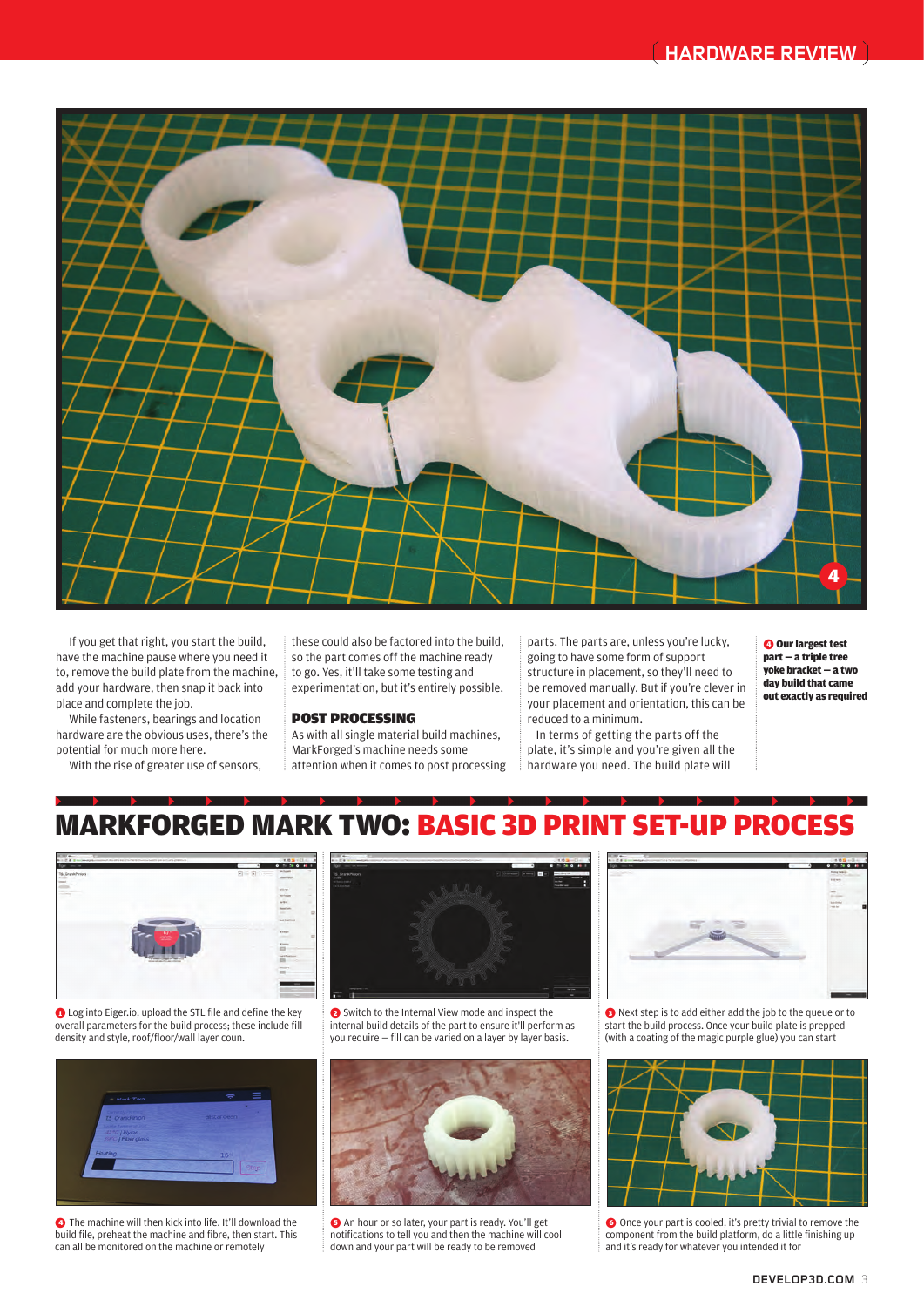## 66

**As the Mark Two is a nicely sealed unit and the mechanics of the system mean that the build tray removal and subsequent relocation is both consistent and accurate, you can pause the build at a specific time and add additional parts to the build**  99

also need a bit of clean up once the jobs are complete — then you pop it back in ready for the next.

The end result of parts without fibre are excellent. It's a filament based machine, so isn't particularly suited to very fine detail but to mark it down for this would completely miss the point of the Mark Two. It's a machine that gives a lot more than you might be forgiven for expecting from its desktop size.

Some clever engineering means that you've got a whopping 320 x 132 x 160mm. One of our test pieces (it's a triple tree fork bracket) fitted on the build platform in one piece — a first for desktop sized machines.

If you're looking at producing smaller parts, then it means you've got enough room to get a good sized batch complete in one go.

Build speed is also good and the controls you have over the process means that if you're wanting a quick sanity check for

size and feel, rather than a more structural part, you can dial back the infill and get your part out of the machine much quicker.

## **IN CONCLUSION**

While I'm going to give the full set of conclusions in the second part, it's also worth noting that the software infrastructure that goes alongside the system really is first class. The fact that it's cloud-based means that you have a resource that's available wherever you need it. You can set-up jobs where you want to, rather than on a local machine. Multiple users can submit jobs to the queue whenever they need and yes, it gives you a full set of monitoring and notification tools as well. This is clearly a machine that has potential for short batch manufacture.

It's also worth noting that the system also has a very slick version management and file handling infrastructure. Each

change is managed, and it's possible to branch a model and upload new STLs so experimentation with both geometry and build parameters is done in a nicely managed environment.

Of course, what really makes this machine unique is the fibre capability and we'll be exploring that next in the second part of the review. But as we said at the outside, purely focussing on that would do this machine a disservice. As a pure nylon build machine, it's outstanding. MarkForged have also just released a new material that offers a single build material, onyx.

This gives you a black nylon fill with micro carbon fibres. If this is an indication of where Markforged are going with the Mark Two (and subsequent models) then it looks like excellent news for all.

Take a look over the page where we explore how you set-up fibre enforced print jobs and discover where the Mark Two really comes into its own.



## Test part: Gear

Challenge: This small component is small (diameter is 40mm), with a number of key internal features and the teeth need to be functional for testing.

#### Material usage:

Nylon @ 6.35 cm3 (including supports) — built with solid in-fill for maximum robustness

#### Build time:

2 hour 3 minutes (@0.125 mm) + Solid in-fill

#### **Cost: £1.08**

Results: This is a part that needs dimensional accuracy and robustness to test with other mechanism components. The results were a solid part in a couple of hours and minimal clean up time.

## **INTRICATE BULKY & TALL**



Test part: Ducati voke (two part build)

Challenge: This is a big part usually requiring that it's split into two parts. On the Mark Two, it maxes out the build chamber, but you get the whole part in one run.

#### Material usage:

Nylon @ 205.22 cm3 (including supports) with 25% in-fill density

Build time:

2d 11h (@0.125mm) — 25% in-fill density

## Cost: £34.89

Results: This is a perfect use case for running the Mark Two with just Nylon. It's possible to build larger than normal parts, on the desktop, and get a good robust model for fit tests. If you need to add more rigidity, then the in-fill density can be pushed lower, but build time will increase.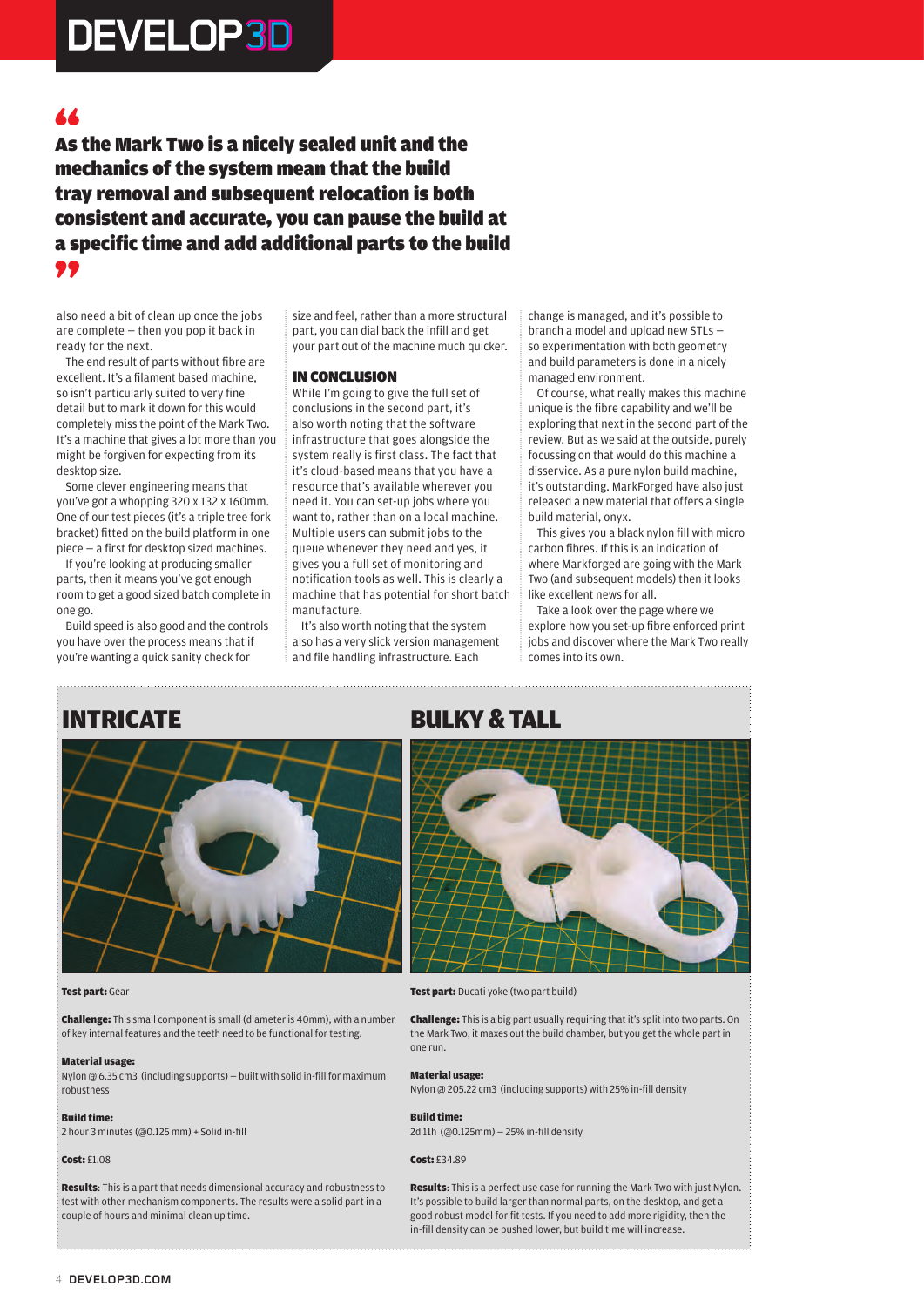

# **Markforged Mark Two: Part 2**

Following on from Part 1, where we looked at the basics of the Markforged Mark Two, Al Dean now turns his attention to the fibre composite capabilities of the machine, how it works, what end results it's capable of and the benefits it can bring

In part one, we looked at the base<br>of the Markforged Mark Two<br>and found a desktop printer tha<br>provides a very workable build<br>envelope of 320 x 132 x 160 mm with n part one, we looked at the basics of the Markforged Mark Two and found a desktop printer that provides a very workable build a nylon and composite filled nylon variant filament material. On that premise alone, the machine impressed us, both in terms of the end result and the consistency that's a trademark of the system. That said, the real interest in the Markforged machine has grown around its additional ability to add in single strand fibres (of a variety of types) to build composite parts. This is what we're going to explore in the second part in a little more depth.

Let's start by looking at how the machine enables the deposition of fibres as part of the build process first. The answer is that the Mark Two (as the Mark One before it) is a dual extrusion head machine.

You'll notice from photos of the machine that behind the build plate are two reels — these are the much smaller fibre reels. Both are held on with simple but strong magnets. The one to the right is purely for storage and the left is where the fibre feeds from.

As we mentioned in the first part, the

calibration process requires that the user calibrate both print heads during set up. The fibre nozzle differs from usual filament extrusion heads in that it also includes a cutting mechanism for cutting the fibre once it lays each run of fibre.

So, now the mechanism is out of the way, let's talk about the really key factor — how to go about designing a composite part in the Markforged Eiger.io system.

## **COMPOSITE DESIGN IN EIGER**

Eiger is Markforged's software connectivity and pre processing system. Because it's predominately cloud-based (there is an option to run this off line which we'll explore later), it provides some pretty serious compute power. And when it comes to pre processing an STL file for a composite build, that power will definitely be needed. So, let's start with the basics of how to take a part and prepare it for build in a composite manner.

As we covered in part one, the process begins by uploading the geometry to the system. Now in the global 'part' view, the user can define the overall parameters, such as the number of boundary layers (on both the walls together with the top and bottom of the part) as well as

the overall in-fill (there's a choice of triangular, hexagonal or concentric ) and the associated density. There is now the 'Use Fibre' toggle with which the system automatically constructs a sandwich panel type arrangement for the build.

It's at this point, a basic knowledge of composite design is handy. However, if you've not worked in this field, then it's worth getting hold of a good textbook.

To inspect what the system has done, switch to the 'Internal View'. This pops up the same part, but allows the user to inspect the internals of the part build scheme. The 3D view shows the whole thing, with the various layers, fibre layers (in blue) and any support structures needed.

At the bottom of the screen there's a horizontal widget that shows the make of the part layer by layer. The graph in that bar also shows how much fibre is being deposited and allows the user to make changes to that "group" of layers in one hit. That group can be expanded to add fibre to more layers or indeed, to reduce it to where it's needed most.

If the user would like layer by layer control, a switch to the 2D view allows a step through each layer at a time.

## **TECH-SPECS**

- » MarkForged
- Mark Two
- » Nylon Filament + Single Strand Fibre
- » 320 x 132 x 160 mm
- build volume
- » 575 x 322 x 360 mm machine dimensions
- » 13kg weight
- » 0.1mm layers
- » Nylon + Fibre
- (Carbon, Kevlar, Glass)
- » Material spool containment, build
- plates, model removal
- + clean up tools
- » 1 year return to
- base warranty » Price from
- \$5,499/£3,890 + VAT
	- » markforged.com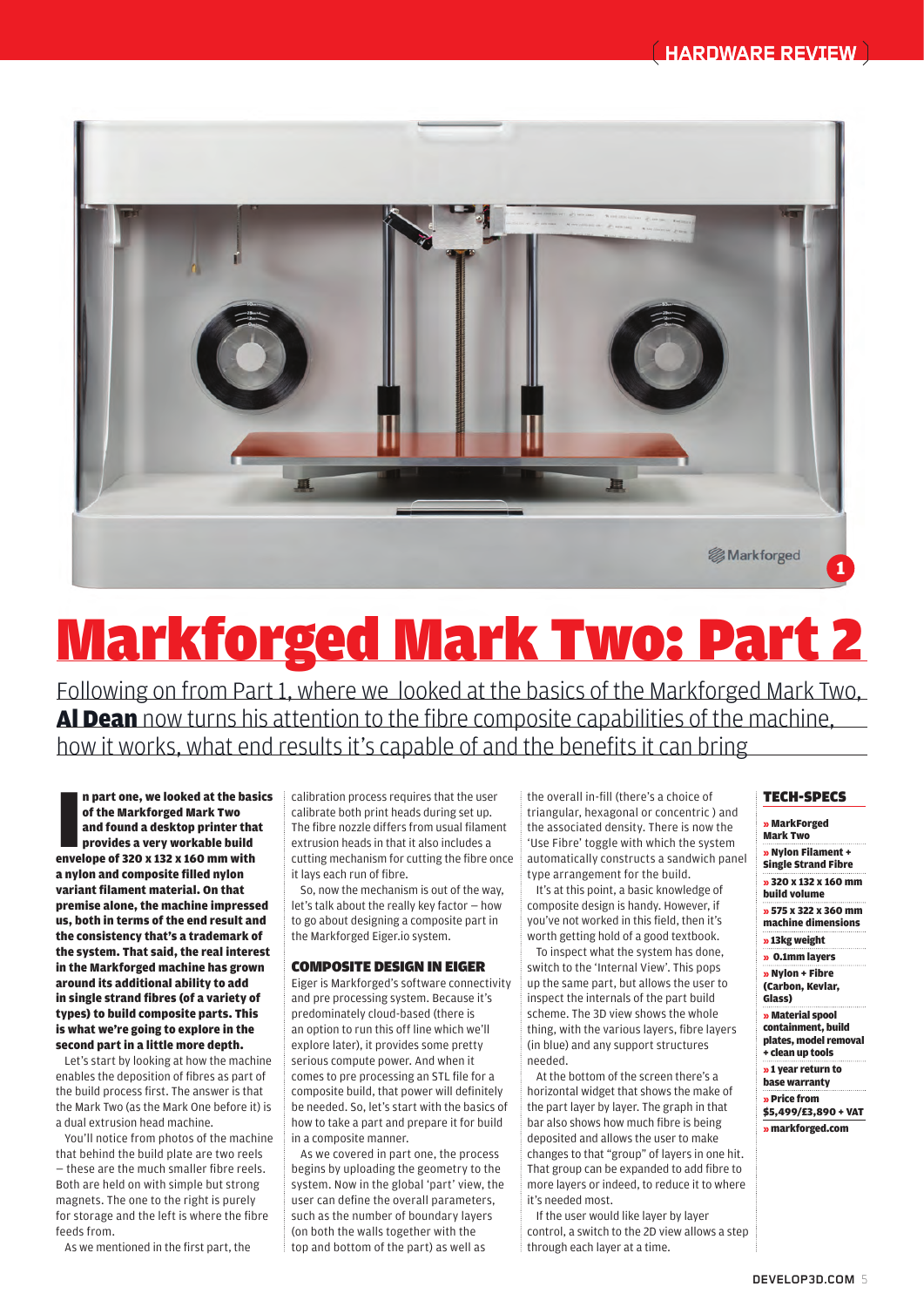



**O** With its aluminium casing, the Markforged Mark Two certainly looks more the part in a design or engineering office than most 3D printers at the desktop level

**88 Markforged** Eiger's 3D internal view then the 2D view, showing concentric rings of fibre. Note the single strand running around the whole part's periphery

## **LAYER CONFIGURATION**

When it comes to fibre layers, there are two key forms of fibre deposition. Concentric is just as you would imagine. It follows the outer profile of the part and fits a single strand of fibre inwards in rings from that outer boundary. If you take a good look at Figure 3, you'll see that the test part is defined with seven concentric rings.

Further inspection shows that this is a single strand (the point where it moves to the next ring is circled in red). Interestingly, the system knows that this point is a potential area of weakness, so if there are multiple layers at the same

settings, Eiger will automatically move this transition point around the part, so there's good overlap.

The other option is isotropic. As you'll see from Figure 4, this is a more linear approach to fibre layout. What's interesting here is that, firstly, it fills the complete layer where possible with a single strand, but secondly and more importantly, the user has explicit control over the angle of that deposition. Just as in more industrial, established composites design, the user has full control over this layer by layer. Of course, global parameters can be defined (to rotate each layer by 45 degrees for

example), but if the user wants to dig into it and truly optimise a design, then this can be done layer by layer if needs be.

To further complicate things, it's also possible to combine the two, as shown in *Figure 5 on page 7*. Again, the user has full control over the global and individual layers, rotation, number of rings and so can really go to town.

Once the part is in a fit state, it's ready to print and this follows the usual process of aligning it on the print bed, preparing the machine and either selecting the part from the print queue (on the machine) or sending it to print directly.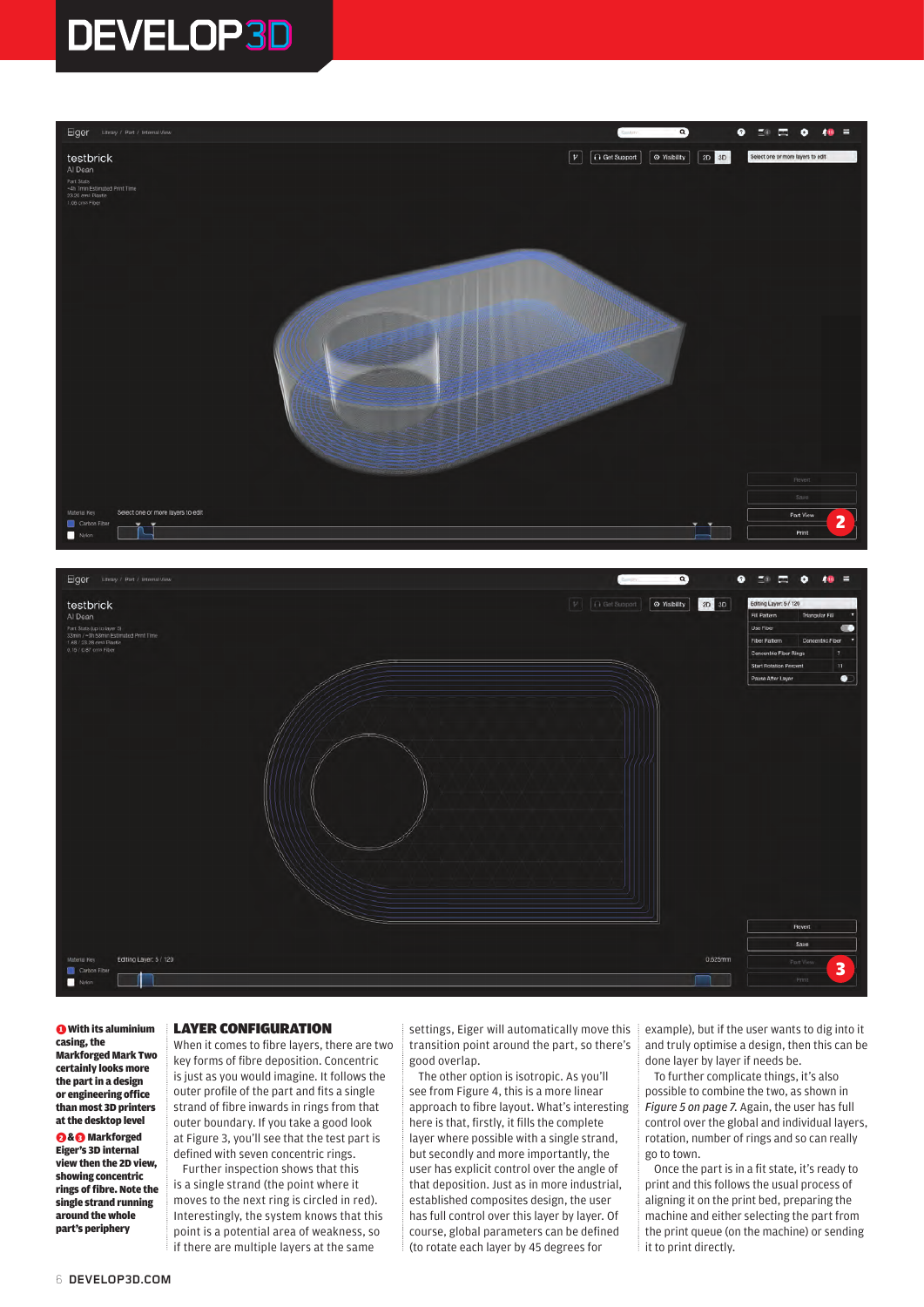## **HARDWARE REVIEW**

The rest is pretty much the same. The system goes away, does its thing and sends a notification when it's done. Then it's a case of removing the parts, cleaning up the print bed for the next job and removing any supports.

### **END RESULTS WITH FIBRE**

Composite design is a complex business, whichever way you cut it and whatever method you're using to build the parts. When it comes to 3D printing, the complications are there, but your use is also restricted in a couple of ways.

Foremost, there's the linear nature of the beast. The 3D print process requires that all of the fibre deposition is done in a single plane. We're not talking about fibre plies laid over a former here. This is strictly 2D in nature. That means that the benefits that will be derived are inherently limited to both the user's imagination and ingenuity, as well as the form of the part and how it is arranged on the print platform.

That said, there's huge potential here to be creative and find ways to not only improve a part for prototype's sake (you can get a much lighter weight, but stiffer part than most 3D printers), but there's also potential for end use parts.

While many of Markforged customers aren't talking about their use of the machine yet, the ones that are have a couple of things in common. One is that they're using the machines to provide end use parts to either go into the field or to support production. It's found a home in jigs and fixtures, as parts can be made that would typically have a finite lifespan or are sacrificial, but require something a little more sturdy than your typical 3D printer is capable of.

Others are building low-volume components that are suited to the mix of a nylon base material with the added mechanical and thermal benefits of fibre reinforcement.

At present, Markforged has two core materials. The standard Nylon is a good core to start with, then the team has just introduced the Onyx material that boosts Nylon's properties with micro carbon fibre in fill.

Then you get into fibres. Glass fibre is the cheapest (we'll get onto costs shortly), then there's Kevlar and Carbon fibre. There's also a new high temperature glass fibre for applications over 105°C, with a heat deflection point of 150°C.

The possibilities are expansive with this combination and the selection of material combinations will depend entirely on what the user wants the parts to do, their geometry and how they want them to perform — something which is very hard to quantify in the context of this review.

#### **COST OF OWNERSHIP**

Now. Let's talk turkey. How much does this bad boy cost? The answer is surprising, considering what it does. The base price for the Mark Two is \$5,499/£3,890. That includes the machine, 1,000cm<sup>3</sup> of nylon base material, 50cm<sup>3</sup> of glass fibre, one





set of nozzles and a single base plate. To my mind, that's a steal. But then it gets interesting. As you step up the range, the capabilities grow.

The Mark Two Professional (at \$8,799/£5,990) includes the machine, two build plates, three sets of nozzles, 2,000cm<sup>3</sup> of nylon base material, 200 cm<sup>3</sup> of glass fibre, then 100 cm<sup>3</sup> of both carbon fibre and Kevlar.

If you want to go all in, then the Mark Two Enterprise bundle is \$13,499/ £9,995. That includes everything in the Professional kit, but the material bundle changes: 1,000cm<sup>3</sup> of Nylon, 100 cm<sup>3</sup> each of glass fibre, Kevlar, carbon fibre and the new HSHT glass fibre. It also comes with 800cm<sup>3</sup> of the Onyx carbon filled nylon too.

It's also worth noting that while the Standard kit gives you just the cloudaccessible Eiger platform, both the Professional and Enterprise kits allow you to run this locally, without the cloud-based infrastructure for the more security tight environments.

In terms of consumables, the machine comes with everything needed in terms of your first set of prints and experimentation (which I would imagine will be high as you get a feel for how best to use this machine). After that, as with every machine, there are parts that need

to be replaced and additional materials to be purchased.

In terms of parts that will need to be refreshed, the nozzle sets are priced at £43. With most 3D printers, as soon as you start to work with more aggressive materials the nozzle life reduces. In contrast, the nozzle that Markforged supply is tougher than most, but are still a consumable at the end of the day.

The same is true of the print beds. These are priced at £129 each, but should last a good while with good care and maintenance.

As for the materials, these are pretty straightforward. The base Nylon is £170 for a 1,000cm<sup>3</sup> reel. That's more costly than your typical filament, but this is a specialised material formulated to play well with other materials. The Onyx build material is £130 for 800cm<sup>3</sup>.

When it comes to fibre, it varies, as you would expect. All are supplied in smaller 50cm3 with glass fibre being the cheapest at £59, Kevlar £79, Carbon fibre £99 while the HSHT fibre hasn't yet been priced in the UK.

In our test parts, we found that the costs per part on the test builds were competitive with other professional level machines. Yes, as you add fibre, the price goes up, but with judicious design choices,

**A&B** The same part but with an isotropic fill, then a combination of both concentric and isotropic fill — all controllable, layer by layer